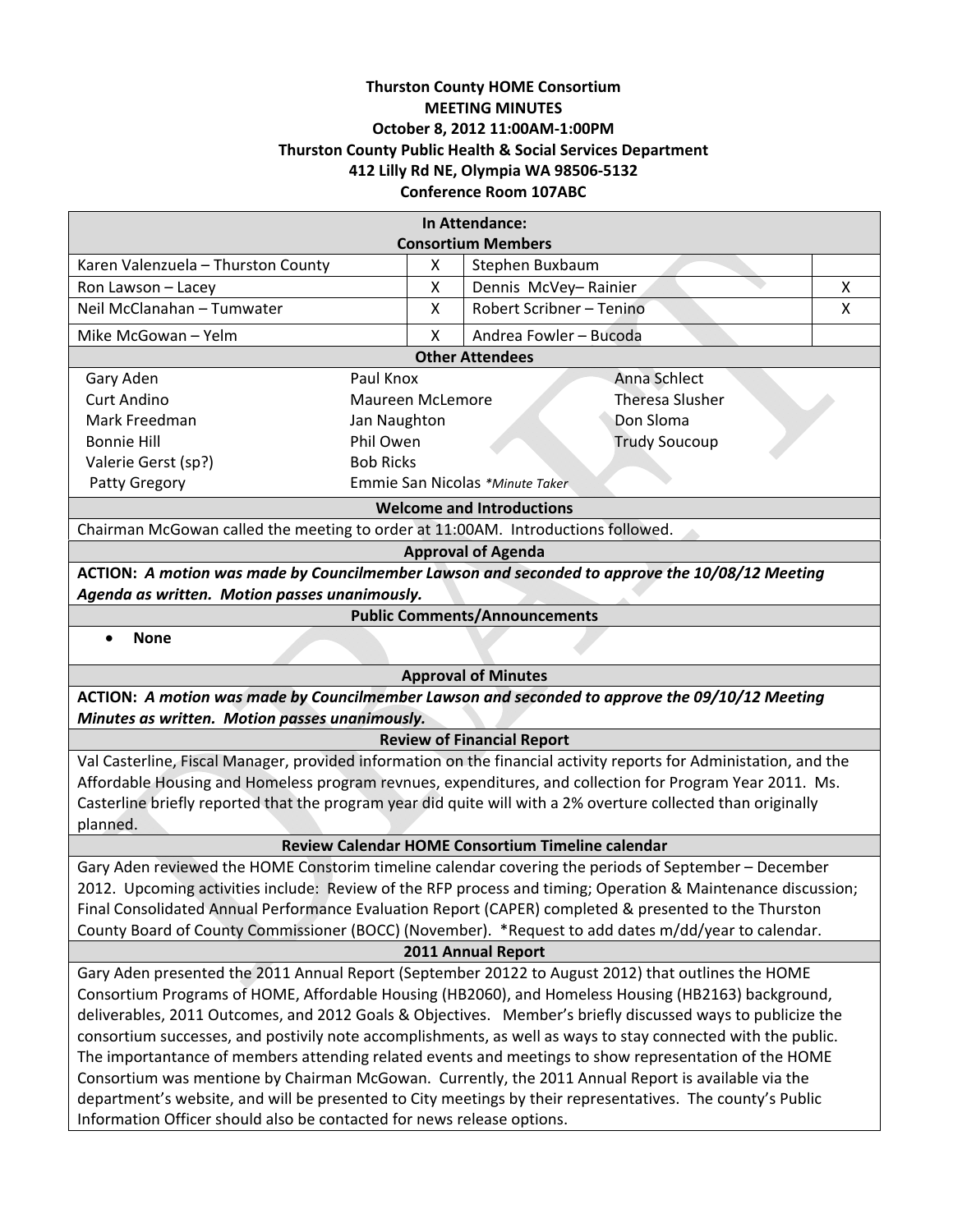# **2011 Consolidated Annual Performance Evaluation Report (CAPER)** *\*Draft*

Gary Aden presented a preliminary report of the 2011 Consolidated Annual and Evaluation Report (CAPER). The final report should be available at the November's meeting.

# **Fiscal Report on 2060 and 2163 Contracts of 8/31/2012**

Val Casterline presented a fiscal report that included a fund balance statement of funding source 2060 and 2163 for Program Year 2011 for period 9/01/11 – 8/31/12 beginning with the balance of the recording fees collected on 9/1/2011. The statement included interest earnings, expenditures, earmarks, total obligations, and unallocated/available balances for Program Year 2013 for Affordable Housing and Homeless Housing. In addition, a budget forecast for Program Year 2013 (9/1/13 – 8/31/14) was also presented outlining a fund balance carried forward from Program Year 2012, anticipated interest earnings, projected revenues, projected alllocations, and subcontractor activities. Members discussed process improvement in tracking program funding, as well as the need to include clarifying language in the contract about program year spending and billing.

**Emergency Solutions Grant (ESG), Consolidated Homeless Grant (CHG), Housing & Essential Needs (HEN)**

Theresa Slusher provided a report to introduce the three (3) funding streams of Emergency Solution Grant (ESG), Consolidated Homeless Grant (CHG), and Housing And Essential Needs (HEN) to the Consortium further explaining prior to January 1, 2012, it was decided that the Department of Commerce was to grant an distribute funds directly to the county recipient, rather to lead agencies as in the past. The chart distributed included the origin of the funding stream; its purpose; grant activities; and intent of funding; current awards; and staff and Home Citizen Advisory Committee (HCAC) recommendation. Chairman McGowan requests that staff and HCAC work collaboratively to provide recommendations on how we can simplify accounting and what will work best with the RFP process for these grants. Also, include any consequence that would be the result of simplifying the process. Concerns and recommendations are to be included during future RFP Process discussion.

# **Salvation Army – Cold Weather Shelter**

Chairman McGowan spoke briefly of the Salvation Army‐Cold Weather Shelter funding history coming from the emergency fund in past years. It was recommended that future funding request should submitted through the Request for Proposal (RFP) process. The most current process does not show that funding has been requested specifically for the 'Cold Weather Shelter' by the Salvation Army. More discussion about the status of the shelter, the Salvation Army's plans on offering a shelter this season, and multiple jurisdictions involvement followed. Chairman McGowan requested an update from participating local jurisidications as soon as available.

#### **SideWalk**

Phil Owen provided a brief background on the RFP review team recommendation for Community Action Council (CAC) Homeless Prevention project a total of \$183,000 which includes Rapid Rehousing funding that was to be distributed through SideWalk. The original request was for \$198,000 of which \$100,000 was to be distributed as Rapid Re‐Housing dollars. The second CAC recommendation was for \$100,000 in rental assistance. Sidewalk is requesting to be funded its full requested amount of \$100,000. Mr. Owen's provided a brief explanation of how much services and assessments can be provided if full funding is received further explaining the difference between the Tenant Based Rental Assistance process (TBRA) and the Rapid Re‐Housing system aimed to assist low to moderate risk clients. The effects of receiving less than the requested funds would be difficult to maintain current TBRA clients. The original request for Rapid Rehousing would have been sufficient to move sixty (67) clients to housing. SideWalk is requesting that the Consortium consider funding their Rapid Re‐Housing partnership with CAC using an emergency grant or other contingency funds.

Other community members supported the Rapid re‐housing model as did several Consortium members.

**MOTION: A motion was made by Councilmember McClanahan and seconded to award \$92,500 for Community** Action Council to work with SideWalk Rapid Re-Housing Program for contract period November 1, 2012 -**August 31, 2013. Motion passes unamiously.** *Note: Commissioner Valenzuela and Mayor Buxbaum were not in attendance during the motion, however, shared their support with Chairman McGowan.*